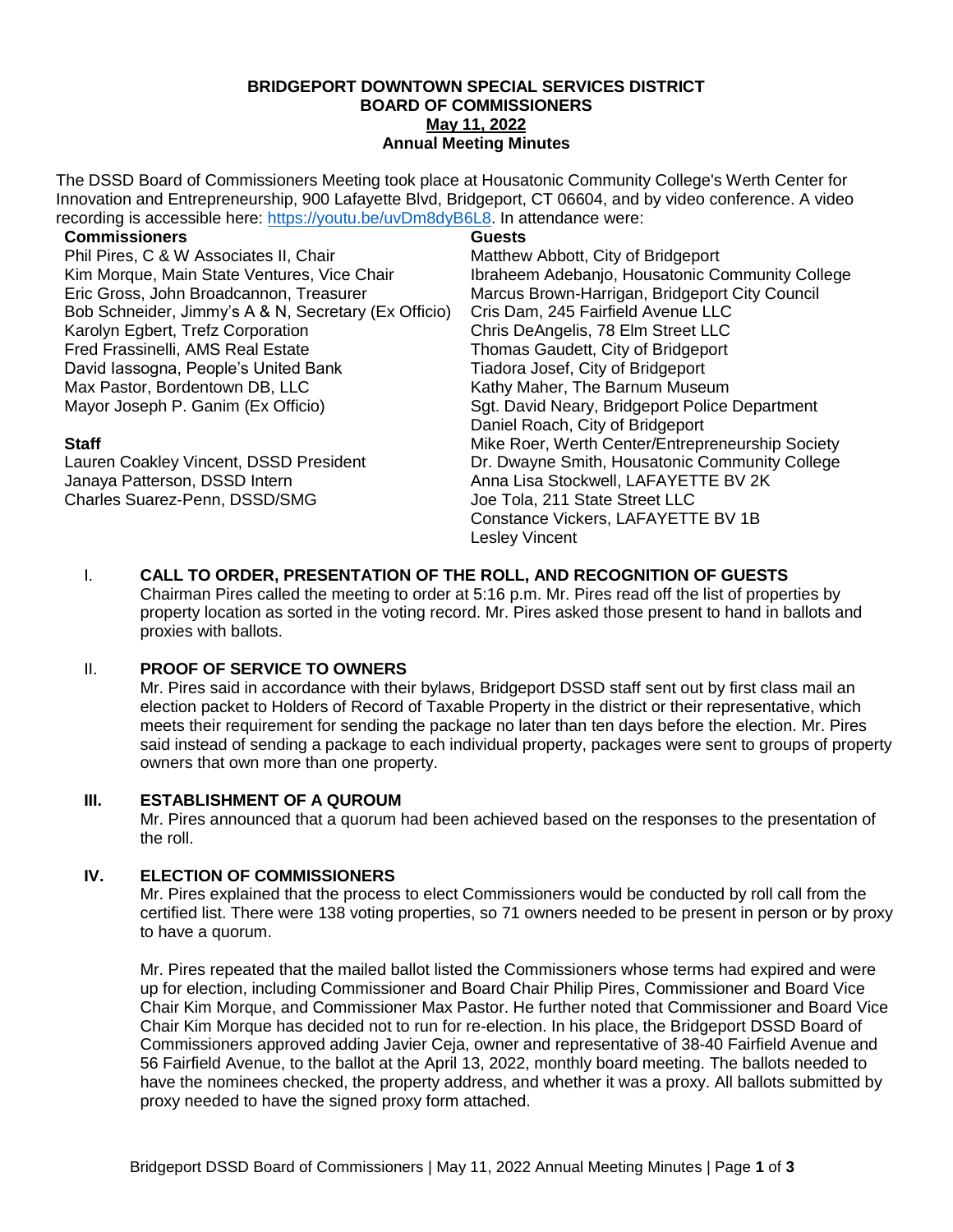Mr. Pires announced that he would entertain any other nominations from the floor at that time. Mr. Pires noted that there were no nominations from the floor, and there was one nomination by proxy or ballot for Chris DeAngelis. Upon a motion by Commissioner Morque and second by Commissioner Gross, the nominations were closed.

An official count of the ballots was conducted by Commissioner Schneider and DSSD President + CEO Lauren Coakley Vincent. Mr. Schneider indicated all the ballots had been counted and a quorum having been present and established, that he wished to congratulate Commissioners Pires and Pastor on their re-election to the Board, and he welcomed Javier Ceja to the Board of Commissioners. As stated by Mr. Pires, their term would be for three years beginning at the July 2022 board of Commissioners meeting from 2022 to 2025.

## **V. COMMUNITY PRESENTATIONS**

While the votes for the election of Commissioners were being counted, three community presentations were given. First, Sgt. David Neary from the Bridgeport Police Department delivered a presentation on safety issues within the Downtown. Mike Roer from the Werth Center and Entrepreneurship Foundation followed with an overview of the center and presented the DSSD with the CT Entrepreneur Award for Economic Development. DSSD President + CEO Lauren Coakley Vincent concluded the presentations with a walk through of the [DSSD's 2021-2022 annual report](http://infobridgeport.com/wp-content/uploads/2022/05/4.Annual-Report-2021-2022.pdf) and a preview of the new organizational [strategic plan.](https://docs.google.com/document/d/17aq1KZpCIqEsPku-Z127bifCQGfu9CHVVlGWXrkts4I/edit?usp=sharing)

## **VI. REPORT FROM THE CITY**

Mr. Roach gave an update on various Downtown development projects in progress and open for requests for proposals. He also spoke to a number of public improvements in the Downtown, including when the sidewalk enhancements at the train station would be complete.

## **VII. PRESENTATION OF THE FISCAL YEAR 2023 PROPOSED BUDGET**

Mr. Gross explained that the process for creating the fiscal year 2023 budget, spanning the period of July 1, 2022, through June 30, 2023, began in March 2022. He circulated the draft budget and provided insight into what projected revenue and expenses were included in the plan for the delivery of organization's programming in that fiscal year. Mr. Morque made a motion to approve the proposed fiscal year 2023 budget. Commissioner Iassogna seconded the motion, and it was approved unanimously.

## **VIII. REPORTS OF STANDING & SPECIAL COMMITTEES**

#### **A. Executive**

Mr. Pires reported on the Executive Committee meeting that was held on May 4, 2022. The Committee discussed final preparations for the annual meeting, among other topics to be taken up in the upcoming fiscal year.

## **B. Physical Conditions**

Mr. DeAngelis reported on the Physical Conditions Committee meeting that was held on April 29, 2022. The Committee walked the district with Ms. Coakley Vincent and Downtown Ambassador Operations Manager Charles Suarez-Penn, identifying areas where additional detailed cleaning was needed, as well as sites for special or seasonal projects.

## **C. Public Safety**

Commissioner Iassogna reported on the Public Safety Committee meeting that was held on April 29, 2022. The Committee organized Coffee with a Cop in coordination with the Bridgeport Police Department. Police officers were available to meet at Leisha's Bakeria with Downtown residents and business owners to discuss neighborhood safety issues and concerns.

## **D. Special Events and Marketing**

Commissioner Morque reported on the Special Events and Marketing Committee meeting that was held on May 3, 2022. The Committee reviewed the Colorful Bridgeport content over the past month and various open calls for public art in and around the Downtown. The Committee also discussed upcoming events planned for the spring and summer to take place in the Downtown.

Bridgeport DSSD Board of Commissioners | May 11, 2022 Annual Meeting Minutes | Page **2** of **3**